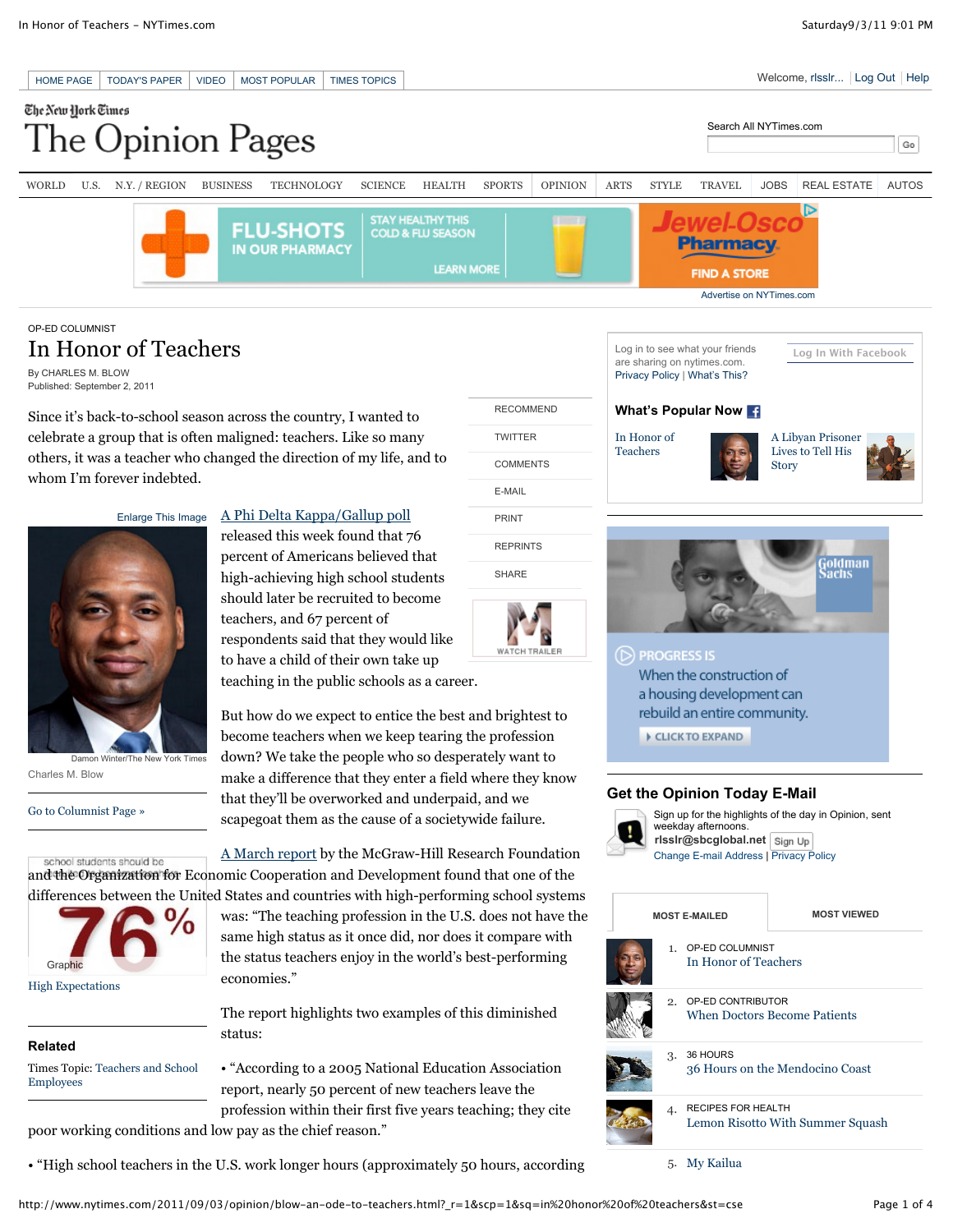to the N.E.A.), and yet the U.S. devotes a far lower proportion than the average O.E.C.D. country does to teacher salaries."

Take Wisconsin, for instance, where a new law stripped teachers of collective bargaining rights and forced them to pay more for benefits. According to documents obtained by The Associated Press, "about twice as many public schoolteachers decided to hang it up in the first half of this year as in each of the past two full years."

I'm not saying that we shouldn't seek to reform our education system. We should, and we must. Nor am I saying that all teachers are great teachers. They aren't. But let's be honest: No profession is full of peak performers. At least this one is infused with nobility.

And we as parents, and as a society at large, must also acknowledge our shortcomings and the enormous hurdles that teachers must often clear to reach a child. Teachers may be the biggest in-school factor, but there are many out-of-school factors that weigh heavily on performance, like growing child poverty, hunger, homelessness, home and neighborhood instability, adult role-modeling and parental pressure and expectations.

The first teacher to clear those hurdles in my life was Mrs. Thomas.

From the first through third grades, I went to school in a neighboring town because it was the school where my mother got her first teaching job. I was not a great student. I was slipping in and out of depression from a tumultuous family life that included the recent divorce of my parents. I began to grow invisible. My teachers didn't seem to see me nor I them. (To this day, I can't remember any of their names.)

My work began to suffer so much that I was temporarily placed in the "slow" class. No one even talked to me about it. They just sent a note. I didn't believe that I was slow, but I began to live down to their expectations.

When I entered the fourth grade, my mother got a teaching job in our hometown and I came back to my hometown school. I was placed in Mrs. Thomas's class.

There I was, a little nothing of a boy, lost and slumped, flickering in and out of being.

She was a pint-sized firecracker of a woman, with short curly hair, big round glasses set wider than her face, and a thin slit of a mouth that she kept well-lined with red lipstick.

On the first day of class, she gave us a math quiz. Maybe it was the nervousness of being the "new kid," but I quickly jotted down the answers and turned in the test — first.

"Whoa! That was quick. Blow, we're going to call you Speedy Gonzales." She said it with a broad approving smile, and the kind of eyes that warmed you on the inside.

She put her arm around me and pulled me close while she graded my paper with the other hand. I got a couple wrong, but most of them right.

I couldn't remember a teacher ever smiling with approval, or putting their hand around me, or praising my performance in any way.

It was the first time that I felt a teacher cared about me, saw me or believed in me. It lit a fire in me. I never got a bad grade again. I figured that Mrs. Thomas would always be able to see me if I always shined. I always wanted to make her as proud of me as she seemed to be that day. And, she always was.

In high school, the district sent a man to test our I.Q.'s. Turns out that not only was I not slow, but mine and another boy's I.Q. were high enough that they created a gifted-andtalented class just for the two of us with our own teacher who came to our school once a week. I went on to graduate as the valedictorian of my class.





Go to Complete List » Show My Recommendations

### **Lemon and squash risotto** ALSO IN HEALTH » Packing a safe school lunch Pattypan squash stuffed with corn nytimes.com **HEALTH**

ADVERTISEMENTS



Justin Timberlake. Is there anything he can't do? nytimes.com/arts



Ads by Google what's this?

**Masters in Elementary Ed.** Too Busy to Go Back to School? Earn a Masters in Education 100% Online. ElementaryEducation.lu-online.com

**Medical School Info**

AUA Medical School hosts Chicago seminar on Sept 24. Sign up now! www.auamed.org/

### **One on One Tutoring**

In-Home Tutoring, Back to School Math, English, Science, Exam Prep www.foxvalleytutoring.com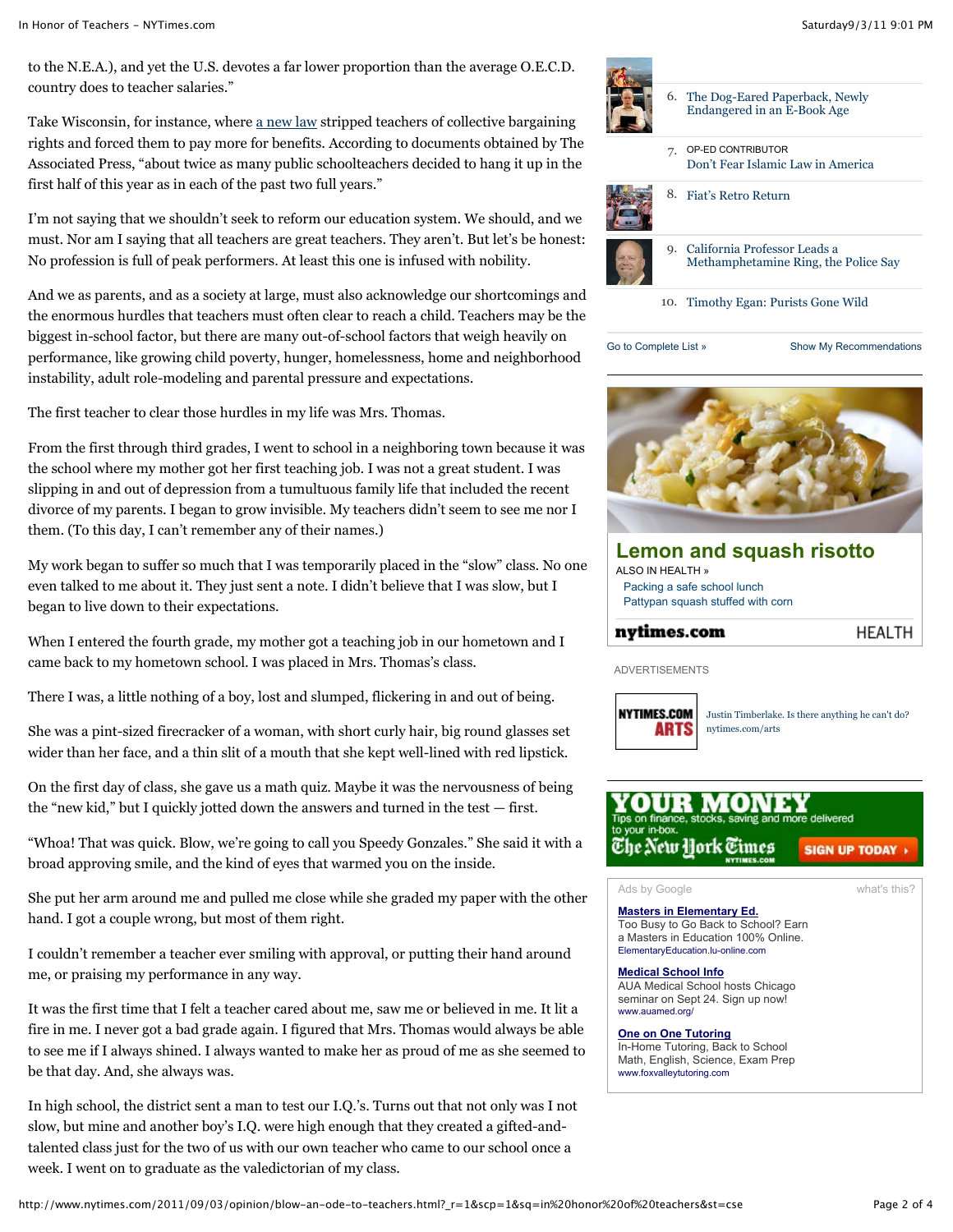And all of that was because of Mrs. Thomas, the firecracker of a teacher who first saw me and smiled with the smile that warmed me on the inside.

So to all of the Mrs. Thomases out there, all the teachers struggling to reach lost children like I was once, I just want to say thank you. You deserve our admiration, not our contempt.

*•*

# *I invite you to join me on Facebook and follow me on Twitter, or e-mail me at chblow@nytimes.com.*

A version of this op-ed appeared in print on September 3, 2011, on page A21 of the New York edition with the headline: In Honor of .<br>Teachers.

#### **Connect with The New York Times on Facebook.**

| <b>COMMENTS</b> |  |
|-----------------|--|
| E-MAIL          |  |
| PRINT           |  |
| <b>REPRINTS</b> |  |
|                 |  |

#### **More Headlines From Around the Web** Sponsored Links

NEWSMAX.COM Economist Who Predicted the 2008 Crash Gives Chilling 2012 Forecast. See the Evidence.

**STYLEBISTRO** What's Sexy Now - Smart Girls, Sheer Blouses

PATCH - LIBERTYVILLE, IL Teaching Connections in History Through 9/11

PATCH - LAKE FOREST-LAKE BLUFF, IL How Sweet It Is! Heritage Festival Begins With Ice Cream Social

# **Get Free E-mail Alerts on These Topics**

Teachers and School Employees Education (K-12) Collective Bargaining Reform and Reorganization



### **INSIDE NYTIMES.COM**

## THEATER »



Struggling to Keep Up With Those Mormons



In Russia, Harsh Remedy for Addiction Gains Favor

# OPINION »

# The Thread: Pre-Emptive **Moves**

A cross-party squabble over the scheduling of the president's next speech turned out to be no small matter.





New York Was Calm as Irene Stormed Through

OPINION »



### Op-Ed: When Doctors Become Patients

U.S. »



Doing Unto Others, Off and on the Tennis Court

 $\overline{\bullet}$